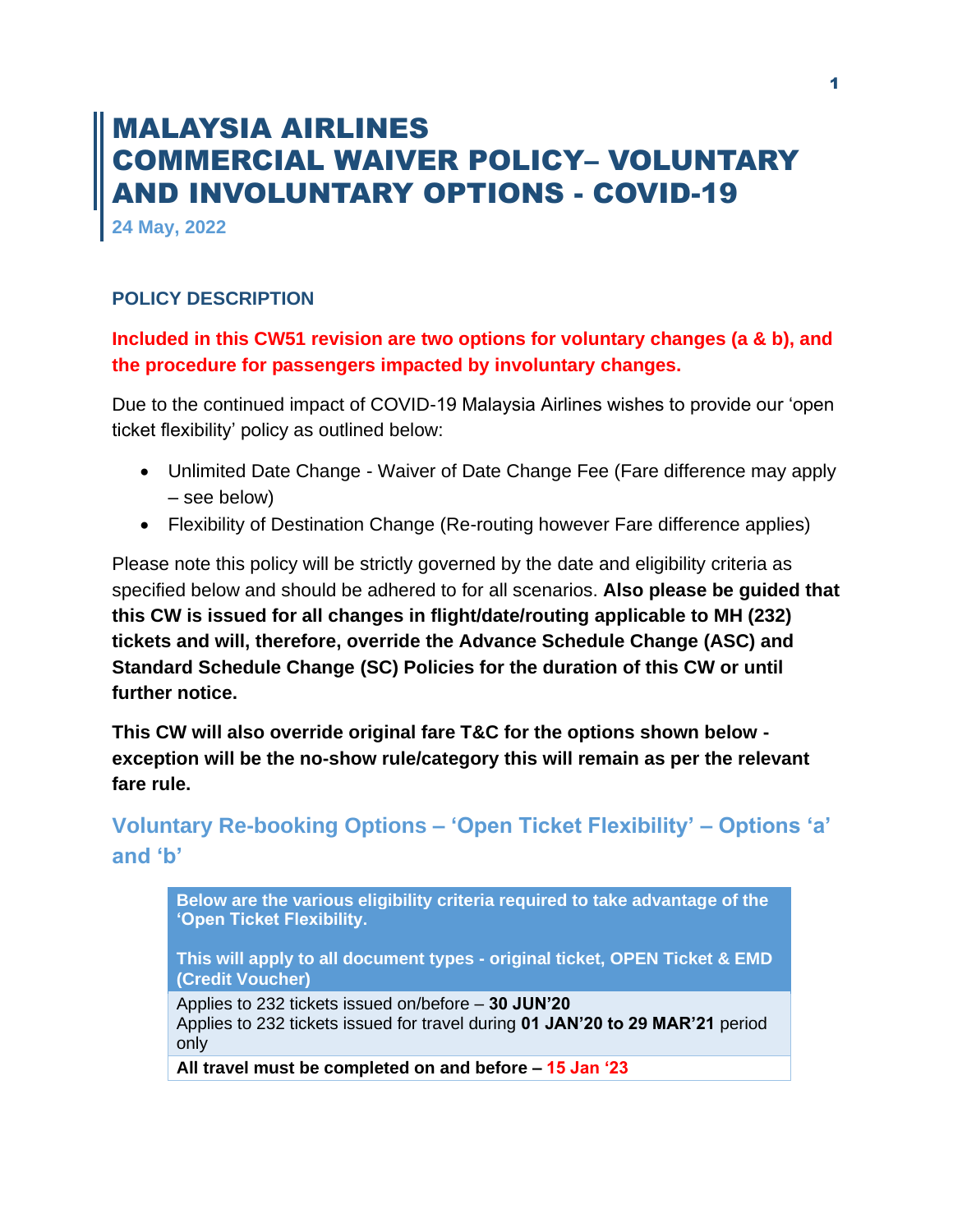All rebooked travel requests, whether original ticket or subsequently issued EMD, or OPEN ticket must be made on/before **31 DEC'22** Ticket validity will be extended for travel to **15 JAN' 23**

#### **Note: Fares must be reassessed for all date/route changes**

**EMD & Travel Vouchers are non-transferable – only the passenger named on the document may utilize for further transportation (amount on EMD/Travel Voucher cannot be used for multiple passengers/tickets).** 

## **a. Voluntary Option 1 - Unlimited Date Change (Waiver of Date change Fee**\***)**

Based upon a voluntary request from the passenger - Unlimited free changes will be permitted, and the associated change and service fees waived. The revised travel date must be rebooked and completed as per criteria listed below and subject to flight availability of original O&D. Applies to tickets issued for both MH online and marketing (MH\*) flights.

# **b. Voluntary Option 2 - Flexibility of Destination Change (rerouting from original ticket)**

Based upon a voluntary request from the passenger - Flexibility to change / reroute to alternative O&D is permitted waiving change and service fee. New routing may be on MH operating or marketing (MH\*) flights.

- All travel must be rebooked by **31 DEC'22**, and travel completed by **15JAN'23**
- If the new date/routing results in a higher fare and taxes this will necessitate the difference in fare to be collected
- If the new date/ routing results in a lower fare, any unutilized balance will be forfeited, and MH will not refund the balance

No- show fees are to be applied/collected as per fare rule. In the case of fare products that indicate 'no changes permitted after No-Show' (in fare T&Cs) – the ticket will be forfeited.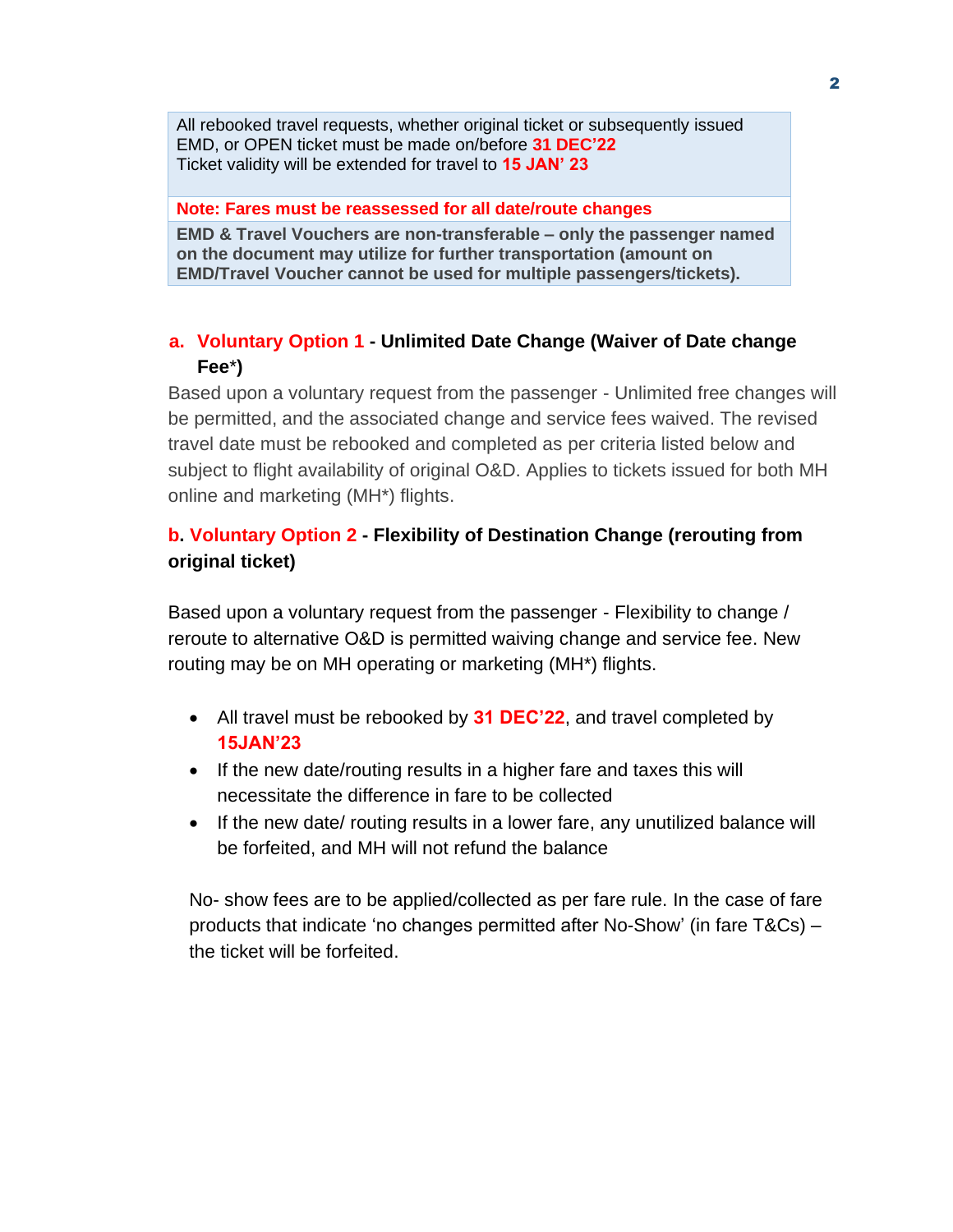# **Involuntary Re-booking Options:**

| Below are the various eligibility criteria for any ticket/flight(s) impacted by an<br>involuntary change initiated by MH |                                                                                                                                                                                                       |
|--------------------------------------------------------------------------------------------------------------------------|-------------------------------------------------------------------------------------------------------------------------------------------------------------------------------------------------------|
| 1                                                                                                                        | Applies to 232 tickets (applies to MH operated or MH <sup>*</sup> Marketed flights)<br>Applies to 232 tickets issued for travel during 01 JAN'20 to 29 OCT'22 period<br>only                          |
| $\mathbf{2}$                                                                                                             | All travel must be completed on and before $-15$ JAN'23                                                                                                                                               |
| 3.                                                                                                                       | All rebooked travel requests, whether original ticket or subsequently issued<br>EMD, or OPEN ticket must be made on/before 31DEC'22<br>Ticket validity will be extended for travel to <b>15JAN'23</b> |

#### **Involuntary Flight Changes/Disruption -**

- Ticketed and confirmed passengers who have experienced flight disruption with original travel on/before **29 October 2022** will be allowed one free change - no fare difference or change/service fees to be collected subject to the below criteria:
	- o New travel should be booked in the same/original RBD or the next highest available RBD
	- o No change in O&D or cabin is permitted.
	- o New/deferred travel must be on and before **15 JAN'23**
- All subsequent changes for deferred/new travel dates must be reassessed to reflect current available fare.
	- $\circ$  If the new fare is higher, the fare difference must be collected
	- $\circ$  If the new fare is lower, any unutilized balance will be forfeited, and MH will not refund the balance.
	- o No-show fees are to be applied/collected as per fare rule. In the case of fare products that indicate that 'no changes are permitted after No-Show' (in the fare T&Cs) – the ticket will be forfeited.

# **Cancellation/Refund Options:**

Cancellation & service fees are waived for partially used and totally unused tickets, when applying as per below:

• Retain current ticket value as a credit (EMD/Travel Voucher) or 'open ticket' for future travel. EMD must be redeemed for any future travel, but this subsequent travel must be completed by **15 Jan 23**